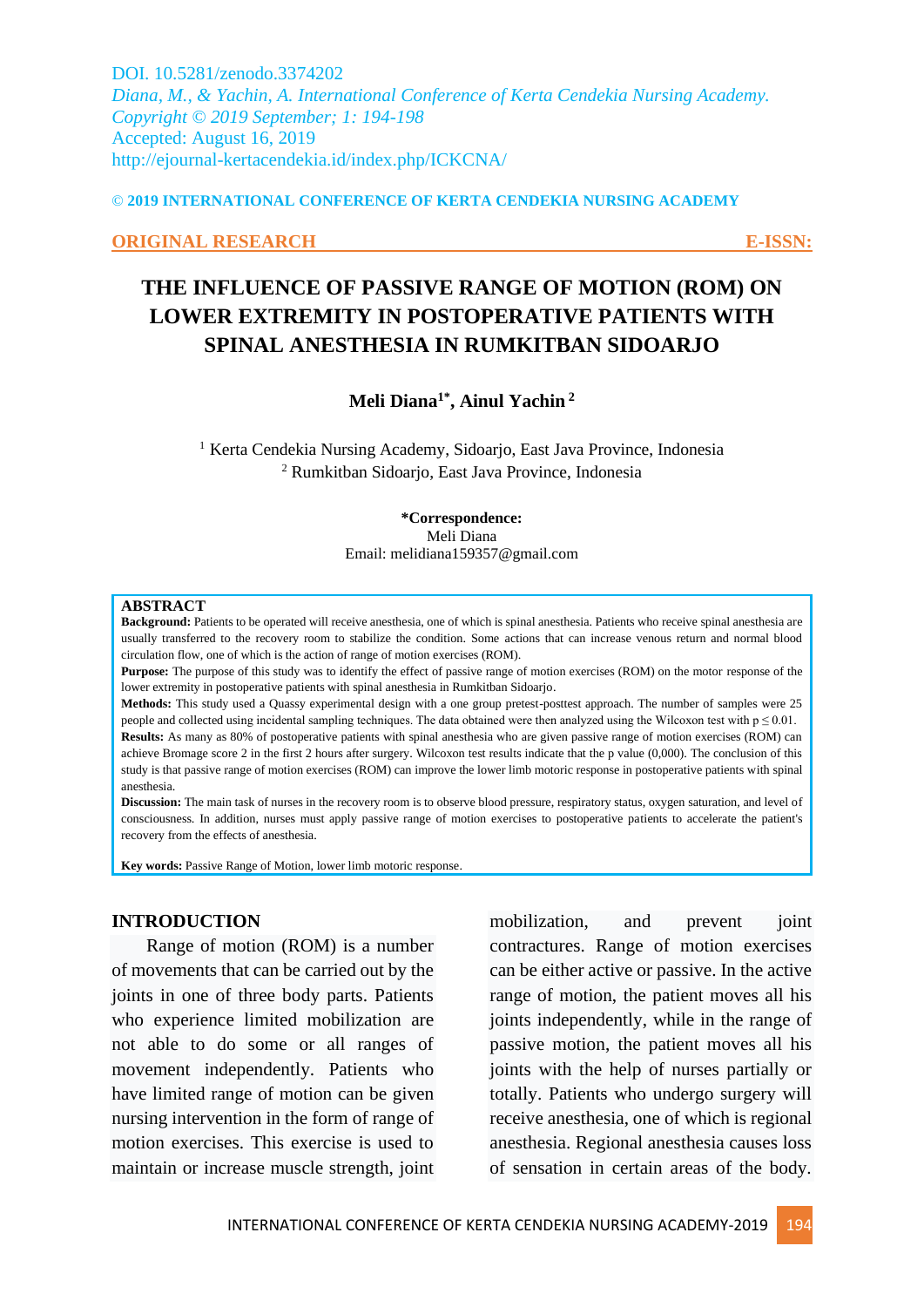The induction method affects the part of the sensory pathway that is given anesthesia. In spinal anesthesia, anesthesia will spread from the tip of the xyphoideus processus to the legs. The postoperative action is carried out in two stages namely the recovery stage and the healing stage. For patients undergoing surgery a day, recovery normally occurs within one to two hours postoperatively (Perry & Potter, 2006).

After surgery, patient care can be complex due to physiological changes that may occur. Patients who receive spinal anesthesia are usually transferred to the recovery room to stabilize the condition. The patient remains in the recovery room until fully recovering from the effects of anesthesia namely stable blood pressure, normal respiratory status, minimum oxygen saturation of at least 95%, and good awareness. Initial actions aimed at preventing complications of circulation can prevent static circulation. Some actions that can increase venous return and normal blood circulation flow include: encouraging the patient to do foot exercises at least every hour while the patient is awake, avoiding positions that can interfere with blood flow to the lower extremities, and encourage the patient to ambulate earlier. Patients with spinal anesthesia will feel the return of motor function ahead of tactile sensations. In the assessment of the patient's ability to move the lower extremity using the Bromage scale. Patients can be moved to the treatment room if it has reached score 2 which is able to reflect on the ankle but has unable to flex knees (Prasetija, 2011). The ability to apply ankles normally occurs after 1-2 hours postoperatively. Based on observations of 5 patients who were in the recovery room at Rumkitban Sidoarjo, for 2 hours postoperatively the patient unable to move legs or feet, it means that Bromage score was still at number 3. The Bromage score in the patient decreased stating that the motor function had returned to normal.

To increase the speed of postoperative recovery time in the recovery room, that must be taken by nurses include: monitoring vital signs every 15 minutes, providing passive range of motion exercises starting immediately after exiting the operating room, and providing health education to patients about the benefits of doing active and passive range of motion exercises until the patient can mobilize independently.

# **METHODS**

### *Study Design*

This research using Quassy experimental design with one group pretest and posttest approaches.

### *Setting*

This research was conducted on 2 to 14 April 2018 in the recovery room at Rumkitban Sidoarjo.

# *Research Subject*

The number of samples in this study were 25 respondents. Respondents were collected using incidental sampling techniques.

### *Instruments*

Researchers conducted a pretest by measuring the Bromage score in the lower extremity of respondents who had lead surgery with spinal anesthesia and were in the recovery room. After a pretest, the patient is given passive range of motion exercises. After 2 hours postoperatively, the respondent's motor lower extremity was measured by using the Bromage score again to assess the increased motor ability of the lower extremity. The motoric response of lower extremity of the patient is increase if it has reached a Bromage score of 2.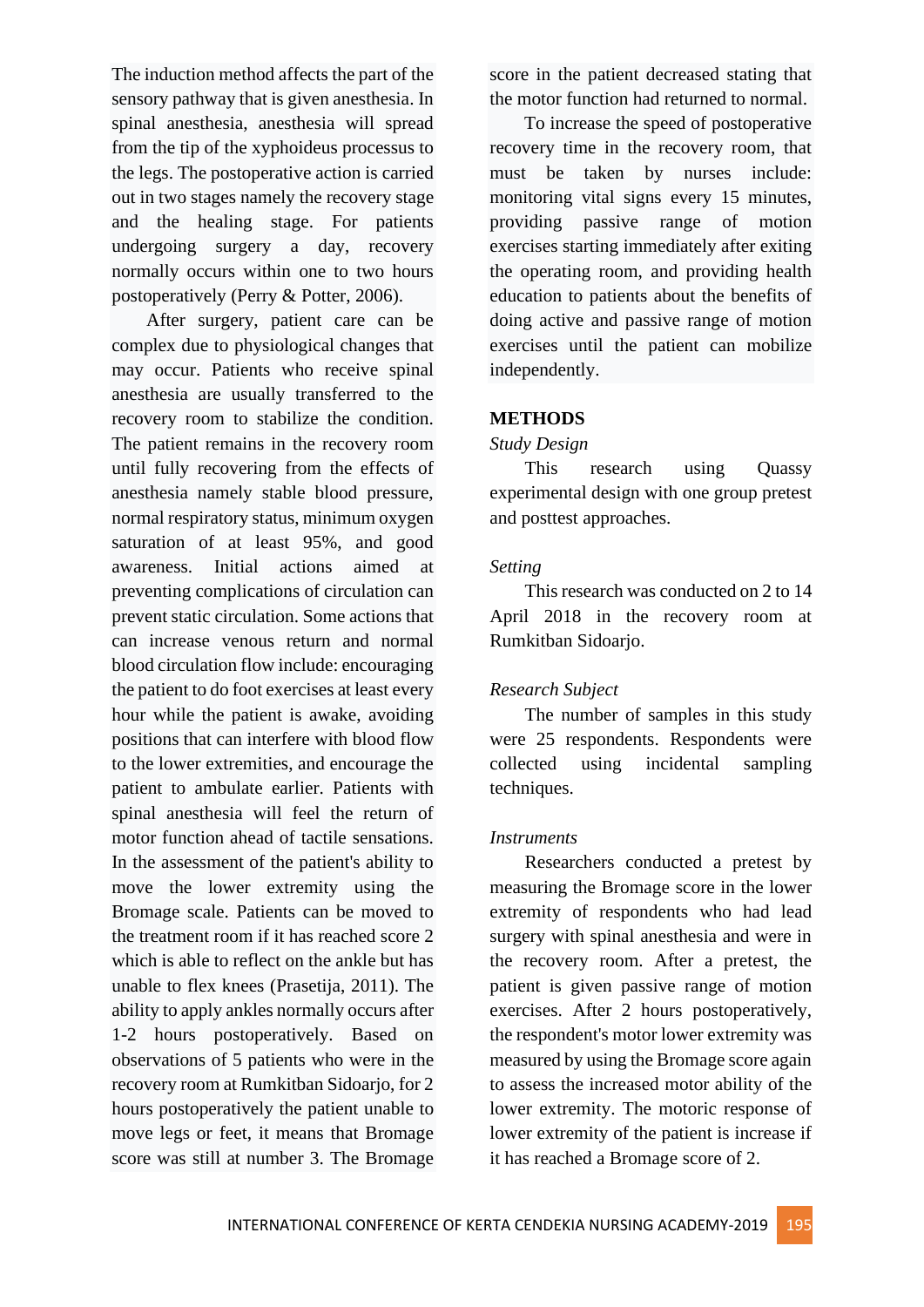#### *Data Analysis*

The researcher conducted data analysis using the Wilcoxon test with  $p \le 0.01$ .

#### *Ethical Consideration*

Ethical clearance was obtained from the director of Rumkitban Sidoarjo to get the permission. Data collection procedure started with the informed consent to participants that they were briefed about the study and kept their confidentiality.

## **RESULTS**

General research data including age, education level, and operating experience that shown in the table below:

### *Characteristics of Respondents*

**Table 1.** Distribution of Frequency of Respondents at Rumkitban Sidoarjo in April 2018 ( $n = 25$ ).

| <b>Characteristics of Respondents</b> | Frequency (f) | Percentage (%) |
|---------------------------------------|---------------|----------------|
| Age (Years)                           |               |                |
| $20 - 25$                             | 9             | 36             |
| $26 - 30$                             | 6             | 24             |
| $32 - 35$                             | 10            | 40             |
| Total                                 | 25            | 100            |
| <b>Educational Level</b>              |               |                |
| Junior High School                    | 1             | 4              |
| Senior High School                    | 11            | 44             |
| University                            | 13            | 52             |
| <b>Total</b>                          | 25            | 100            |
| <b>Operating Experience</b>           |               |                |
| Ever                                  | 12            | 48             |
| Never                                 | 13            | 52             |
| <b>Total</b>                          | 25            | 100            |

*Examination of the Effect of Passive Range of Motion Exercises (ROM) on the Motor Response of the Lower Extremity in Postoperative Patients with Spinal Anesthesia in Rumkitban Sidoarjo using Wilcoxon test.*

**Table 2.** Examination of the Effect of Passive Range of Motion Exercises (ROM) on the Motor Response of the Lower Extremity in Postoperative Patients with Spinal Anesthesia in Rumkitban Sidoarjo in April,  $2018$  (n = 25).

| Treatment    | <b>Bromage Score</b> |      |         |      | Wilcoxon         |
|--------------|----------------------|------|---------|------|------------------|
|              | Score 3              | $\%$ | Score 2 | $\%$ | Test<br>p < 0.01 |
| Patient with |                      | 20   | 20      | 80   | $z = -4.472$     |
| passive      |                      |      |         |      | $p=0.000$        |
| <b>ROM</b>   |                      |      |         |      |                  |
| exercise     |                      |      |         |      |                  |

#### **DISCUSSION**

Based on the results of the study above showed that 80% postoperative patient with spinal anesthesia who were given passive range of motion exercises postoperative with spinal anesthesia were able to achieve Bromage score 2 within  $\leq$  2 hours. After being tested using the Wilcoxon test showed that the p value (0.000) so that it can be concluded that passive range of motion exercises can improve the lower extremity motoric response in postoperative patients with spinal anesthesia. Research conducted by Nuryadi (2011) shows that post sectio cesarean patients with spinal anesthesia with a dose of Buvicain 0.5% 20 mg require time to achieve Bromage score 2 in the minutes 190-235, whereas in a 0.5% 15 mg buvicain achieved in minutes 155-195.

Both studies conclude that the average time needed to achieve Bromage score of 2 in postoperative patients with spinal anesthesia is 190-235 depending on the dose of the drug. However, by providing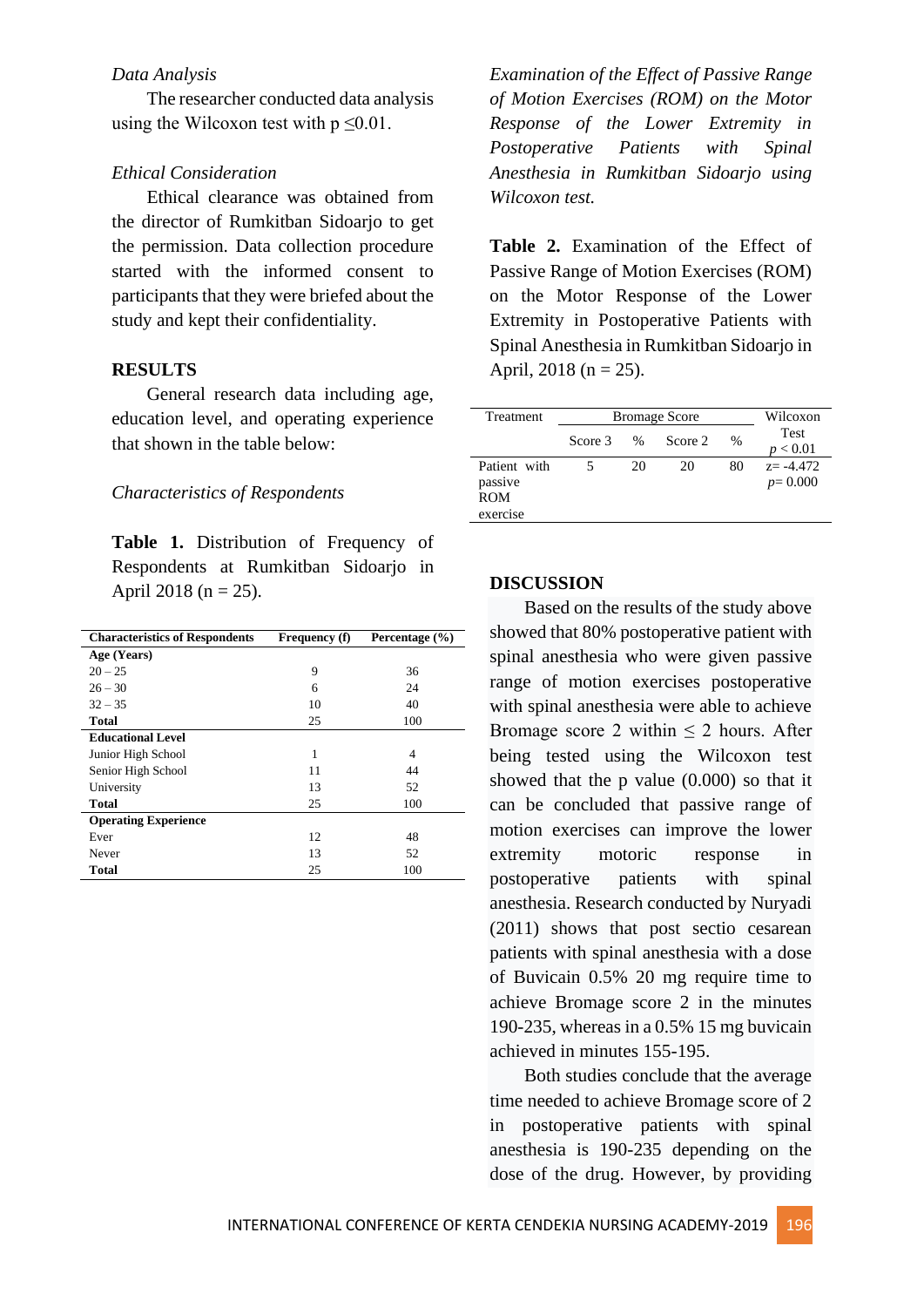passive range of motion exercises as soon as the patient is in the recovery room can accelerate the achievement of Bromage score 2 within  $\leq$  2 hours.

This study is in accordance with Ananda's research (2016) which shows that range of motion exercises (ROM) can increase muscle strength in elderly bedrest in PSTW Budhi Mulia 3 Marga for South Jakarta with a p value (0.000). A similar study was carried out by Bakara and Warsito (2016) which showed that there were significant differences between the mean upper and lower limb joints in poststroke patients before and after passive ROM exercises with z values of -2.236 and p values  $< 0.05$ .

Early mobilization must be done immediately after surgery. Early mobilization must be conducted within the first 24 hours and carried out under supervision to ensure that the exercise is appropriate and carried out in a safe manner. In the first 24 hours postoperatively with spinal anesthesia the patient is only allowed to do early mobilization in bed. At 2 hours postoperatively, the patient is still under the influence of anesthesia and the effect of anesthesia to be lost if all three functions of motor, sensory, and autonomy have returned. At the time of 2 hours after surgery, early mobilization can only be done with the help of nurses or also called passive range of motion exercises (ROM). Passive range of motion exercises are performed to improve blood circulation, prevent joint contractures, and accelerate the return of physiological functions to the patient's body (Brunner & Suddarth, 2015). The impact of the long recovery period can include psychological disruption due to limited movement in the lower extremities, paresthesia's, and motor weakness.

### **CONCLUSION**

The conclusion of this study is that passive range of motion exercises (ROM) can increase the motoric response of the lower extremity in postoperative patients with spinal anesthesia in the recovery room at Rumkitban Sidoarjo with *p* value (0.000).

### **SUGGESTION**

The results of this study are expected to be used as input for adding passive range of motion exercises in the Standard Operating Procedure (SOP) in the recovery room to speed up the recovery period of the patient and speed up the patient to be sent to the inpatient room. This research is also expected to increase nursing care and improve the quality of nursing care.

### **REFERENCES**

- Ananda, I. P. (2017). *Pengaruh Range Of Motion (ROM) Terhadap Kekuatan Otot Pada Lansia Bedrest Di PSTW Budhi Mulia 3 Margaguna Jakarta Selatan* (Bachelor's thesis, FKIK UIN Jakarta).
- Prasetija, Budi Tjatur. (2011). Perawatan Pasca Bedah Dini. Retrieved from [http://smart-pustaka.blogspot.com/](http://smart-pustaka.blogspot.com/%202011/03/perawatan-pasca-bedah-dini.html)  [2011/03/perawatan-pasca-bedah](http://smart-pustaka.blogspot.com/%202011/03/perawatan-pasca-bedah-dini.html)[dini.html.](http://smart-pustaka.blogspot.com/%202011/03/perawatan-pasca-bedah-dini.html)
- Bakara, D. M., & Warsito, S. (2016). Latihan Range Of Motion (ROM) Pasif Terhadap Rentang Sendi Pasien Pasca stroke. *Idea Nursing Journal*, *7*(2), 12-18.
- Nuryadi, (2011). Perbedaan lama waktu pencapaian skala Bromage score 2 dengan spinal anestesi buvicain 0,5% 20 mg dan Buvicain 0,5% 15 mg pada pasien sectiosecarea di RSUD Muntilan.
- Potter P.A & Perry A.G. (2005)*. Hand Book of Fundamental of Nursing*. Jakarta: EGC.